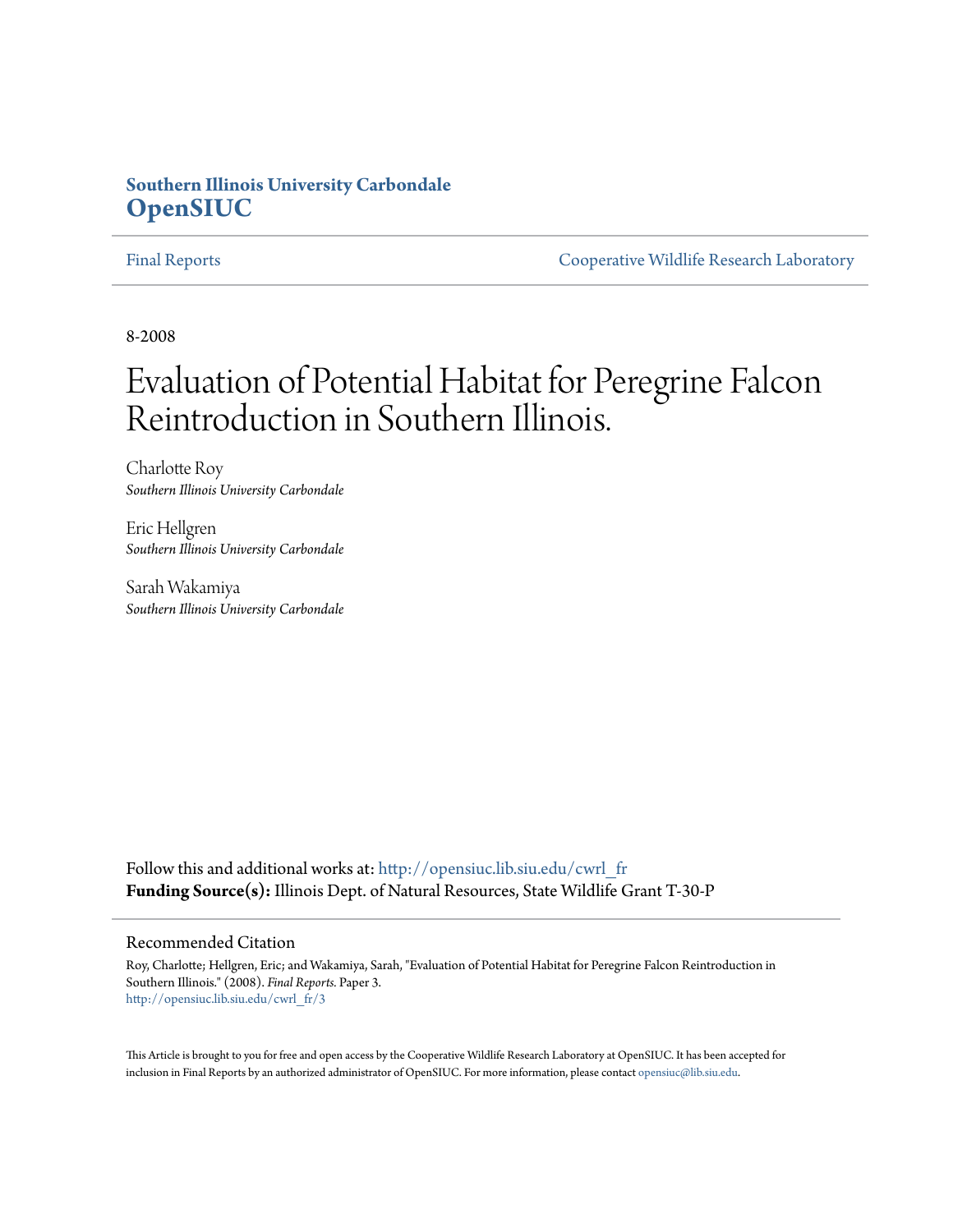#### **FINAL REPORT**

**Date:** August 10, 2008

**Reporting period:** Aug 2006-Jul 2008

**Project:** Evaluation of potential habitat for Peregrine Falcon reintroduction in southern Illinois.

**Funding Source(s):** Illinois Dept. of Natural Resources, State Wildlife Grant T-30-P **Principal investigator(s):** Charlotte Roy and Eric Hellgren

**Graduate Research Assistant/Staff:** Sarah Wakamiya (Graduate Research Assistant)

SUMMARY (from attached thesis)

In Illinois, the peregrine falcon (*Falco peregrinus anatum*) has not yet recolonized natural cliff sites, remaining restricted to urban areas. I identified cliffs in southern Illinois using slope in a Digital Elevation Model, visited 38% of these cliffs, and assessed their suitability as nesting sites based on agreement with attributes reported in the literature for existing peregrine populations. Most (18 of 23) of the cliffs identified, possessed attributes consistent with good peregrine falcon nesting sites, suggesting that slope can be used as a simple habitat model. Using this model, southern Illinois should be capable of supporting approximately 5-16 territorial pairs on 69 km of cliffs, primarily along the Mississippi and Ohio Rivers and in the Shawnee National Forest. I identified 10 possible reintroduction sites that lacked great horned owls, a predator of young peregrines, with top sites in Monroe and Jackson Counties.

Using the slope model, I constructed a habitat map for southern Illinois and the surrounding region and linked it with a stage-structured population matrix to analyze peregrine population viability and reintroduction strategies. I derived habitat-specific demographic rates from peregrines in the central Mississippi River region during 1982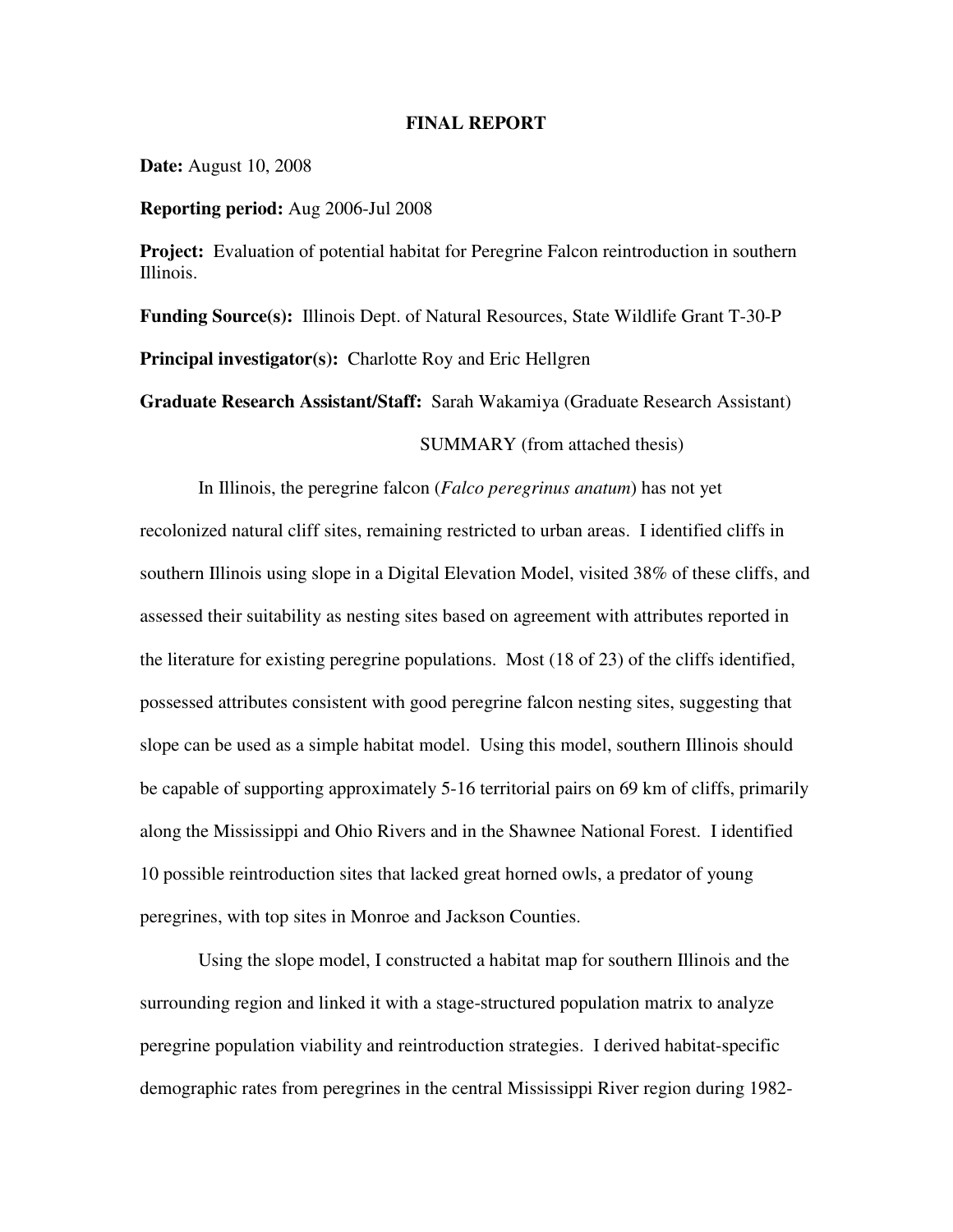2006. Mark-recapture analysis showed that juveniles fledged from cliffs had an annual survival rate of 20%, whereas juveniles from urban areas had an annual survival rate of 24%. Annual survival rates of subadults from cliff sites (84%) were similar to subadults from urban sites (85%) and to adults from both habitat types (85%). I also estimated average number of fledglings from cliff sites  $(1.8 \pm 0.5)$  and urban sites  $(2.6 \pm 0.1)$  during 2000-2005. Population viability analysis results indicated that the peregrine population in the study region is stable and slowly increasing. Cliff populations are stable, but not increasing. However, recolonization of cliff sites in southern Illinois will occur via dispersal from urban populations. A cost-benefit analysis indicates that the most costeffective reintroduction strategy would cost approximately \$280,000 and would result in only 2 additional breeding pairs from the no action scenario. Thus, funds would be more effectively used in other management efforts such as habitat preservation.

*Job 1.1* Identification and survey of sites potentially suitable for peregrine falcons

a. Identify sites with habitat features required by peregrine falcons and verify their suitability with site visits.

A 10-m resolution digital elevation model (DEM) was used to identify cliffs and bluffs by querying for slopes  $\geq$ 45 degrees. Based on the query, 69 km of cliffs, primarily located along the Mississippi and Ohio Rivers and in the Shawnee National Forest were identified. Cliffs in natural areas, nature preserves, state conservation areas, and parks were visited to assess site suitability. Eighteen of 23 sites visited were considered suitable for nesting based on cliff height, distance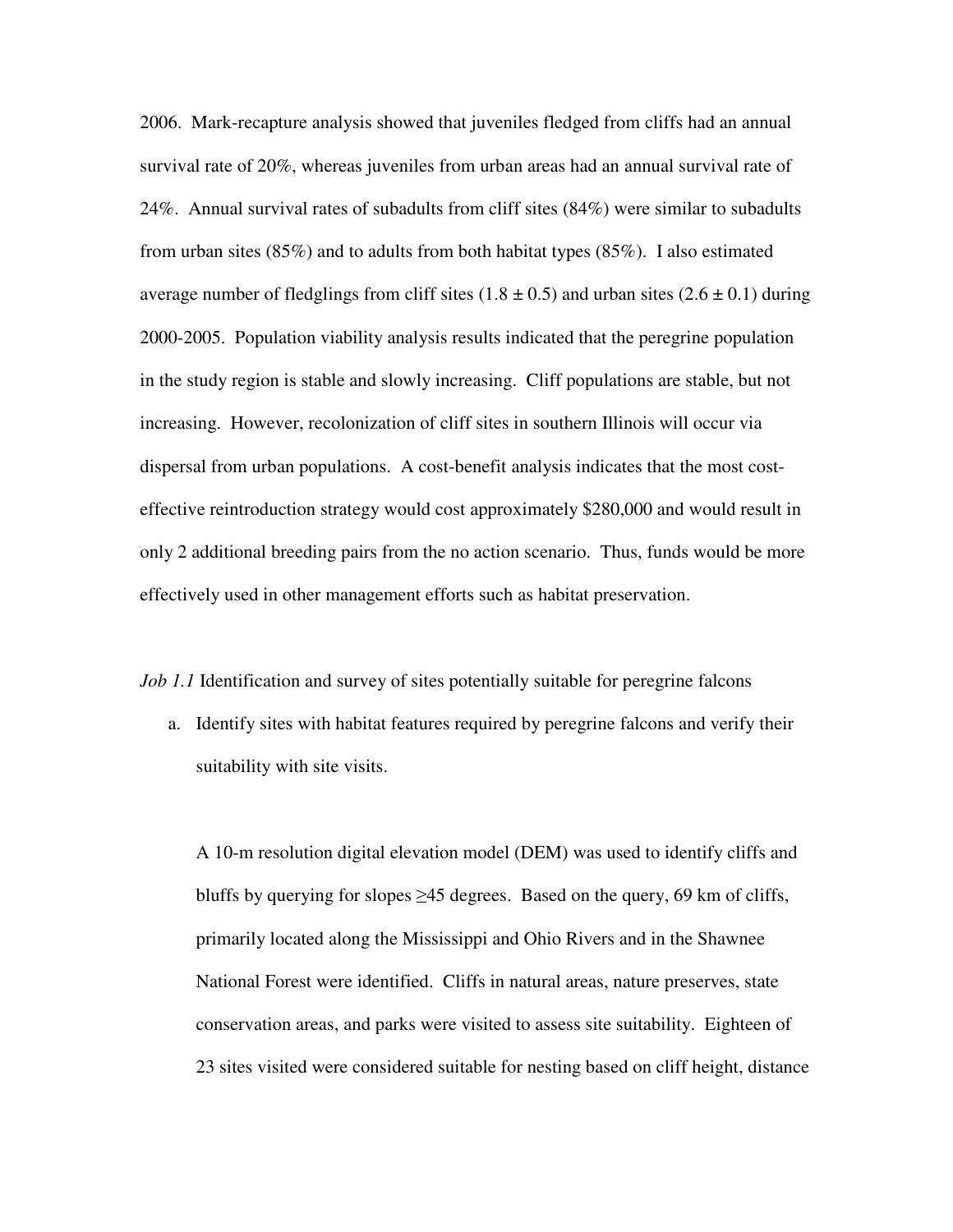to water, elevation, and cliff dominance. Ten of these 18 sites were considered suitable for reintroduction based on the absence of great horned owls, a predator of young peregrine falcons. The most suitable reintroduction areas include 4 sites in Monroe County and the Little Grand Canyon in Jackson County.

#### *Job 1.2* Population viability analysis

a. Determine viability of theoretical peregrine falcon population under different reintroduction scenarios, based on availability of suitable habitat in southern Illinois.

A spatially-explicit population viability analysis was constructed for southern Illinois and the surrounding region (416-km buffer) using program RAMAS/GIS. Multiple reintroduction scenarios were modeled with varying cohort sizes, supplementation schedules, and number of reintroduction sites. A base scenario with no reintroductions was also modeled. Under all scenarios, the peregrine falcon population did not go extinct in the region surrounding Illinois. Without reintroductions, cliffs in southern Illinois are expected to be recolonized in approximately 11 years and 2 breeding pairs are expected in the region after 50 years. The most cost-effective reintroduction strategy released 8 juveniles from each of 2 sites every 3 years during a 10 year period and cost approximately \$300,000. Under this release strategy, cliffs in southern Illinois are expected to be recolonized in 3 years and should contain 4 breeding pairs in 50 years.